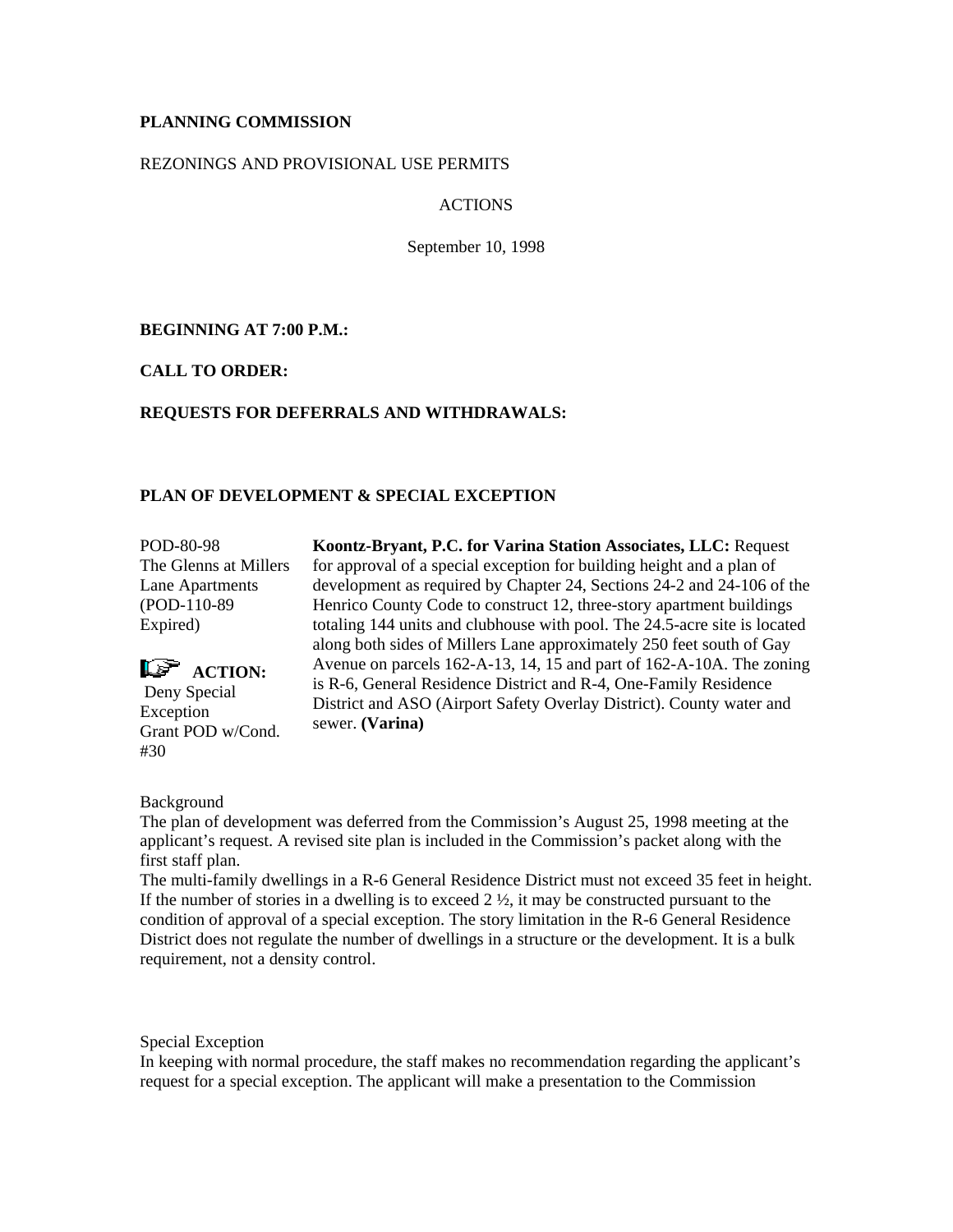regarding the reasons why they believe the Commission should approve the special exception for three story buildings.

## Plan of Development

The revised plan meets the minimum building setbacks from the property line, the BOCA building code for minimum building separation and does not exceed the maximum density permitted by the Code. Staff recommends approval subject to the annotations on the plans, the standard conditions for developments of this type, and the following additional conditions: 23. The developer shall provide fire hydrants as required by the Department of Public Utilities in its approval of the utility plans and contracts.

24. Any necessary off-site drainage easements must be obtained in a form acceptable to the County Attorney prior to final approval of the construction plans by the Department of Public Works.

25. Deviations from County standards for pavement, curb or curb and gutter design shall be approved by the County Engineer prior to final approval of the construction plans by the Department of Public Works.

26. Insurance Services Office (ISO) calculations must be included with the utilities plans and contracts and must be approved by the Department of Public Utilities prior to the issuance of a building permit.

27. Approval of the construction plans by the Department of Public Works does not establish the curb and gutter elevations along the Henrico County maintained right-of-way. The elevations will be set by Henrico County.

28. Prior to issuance of a building permit, the developer must furnish a letter from the Virginia Power and the natural gas company stating that this proposed development does not conflict with their facilities.

29. Prior to construction plan approval, the Director of Public Works shall grant approval of an off-site BMP, and Virginia Power shall grant permission for the BMP/storm sewer in their easement subject to the County Attorney's approval of the easement agreement. **(Staff Presentation by Ted McGarry)**

TUCKAHOE:

NONE.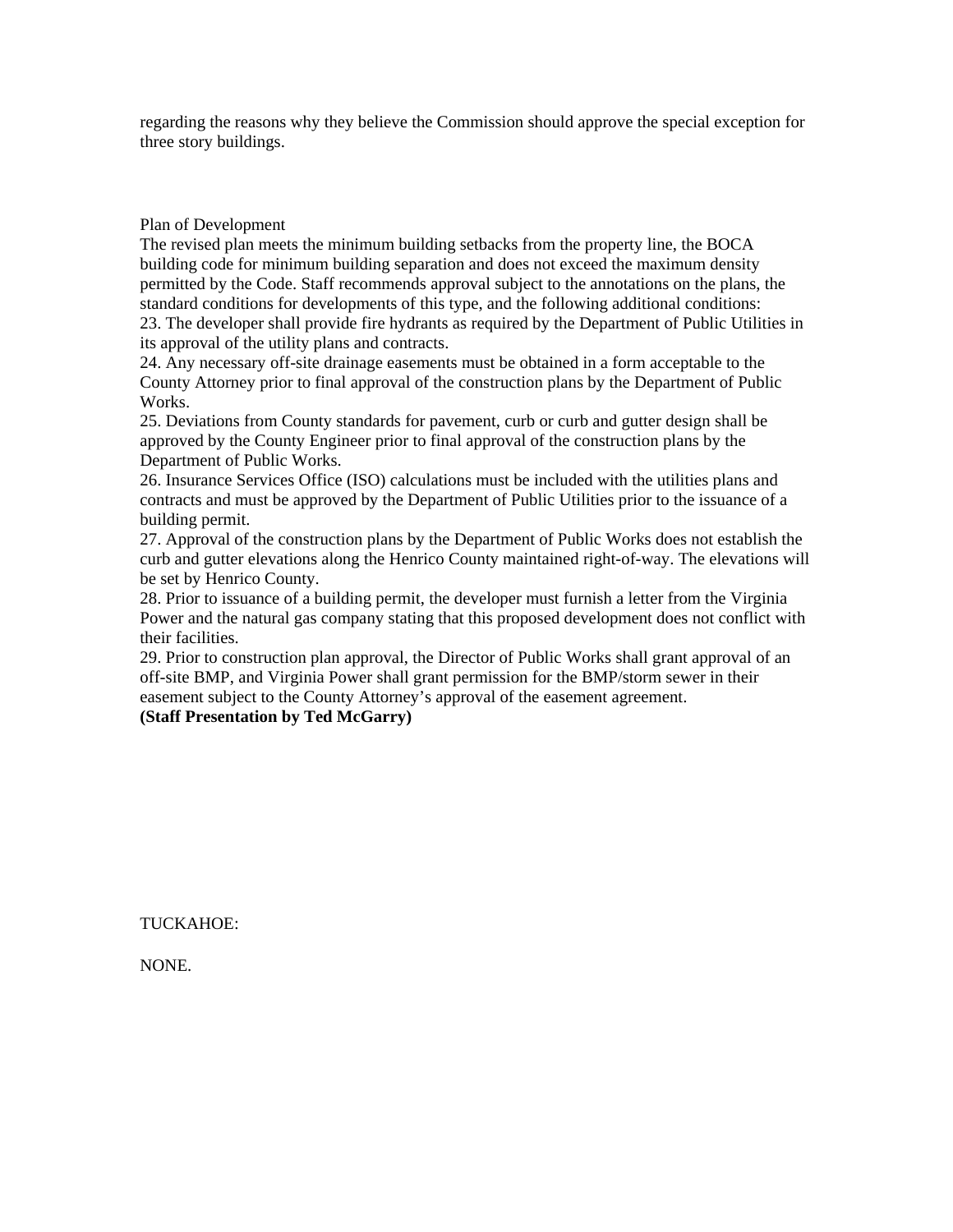## VARINA:

## *Deferred from the August 13, 1998 Meeting:*

P-28-98 **James D. Thornton for Triton PCS, Inc.:** Request for approval of a provisional use permit in accordance with Sections 24-95(a) and 24-122.1 of Chapter 24 of the County Code in order to construct, operate and maintain a communication tower up to 199' high and related equipment and improvements, on part of Parcels 142-13-B-9 and 11, containing 2,500 sq. ft., located on the southwest line of Nine Mile Road, approximately 100' west of Battery Avenue (St. Johns Catholic Church property, 813 W. Nine Mile Road). The site is zoned R-2A and R-4 One-Family Residence Districts. **(Staff presentation by Lee Yolton)**

**ACTION:** Deferred to October 15, 1998.

## *Deferred from the August 13, 1998 Meeting:*

P-25-98 **Heidi H. Parker for 360 Communications Company:** Request for approval of a provisional use permit in accordance with Sections 24-95(a) and 24-122.1 of Chapter 24 of the County Code in order to construct, operate and maintain a communication tower up to 199' high and related equipment and improvements, on part of Parcel 249-A-30, containing 4,200 sq. ft., located on the east line of Buffin Road, approximately 1200' northwest of Interstate 295. The site is zoned A-1 Agricultural District. The site is also located in the Airport Safety Overlay District. **(Staff presentation by Jo Ann Morgan Hunter)**



## BROOKLAND:

#### *Deferred from the July 9, 1998 Meeting:*

C-46C-98 **Andrew M. Condlin for Alva E. Kimrey:** Request to conditionally rezone from R-2A One Family Residence District to M-2C General Industrial District (Conditional), Parcel 31- A-17 and part of Parcels 31-A-14 and 15, containing 4.818 acres, located 233' west of Old Washington Highway approximately 30' north of its intersection with Cemetery Road. Storage for an adjacent steel fabrication yard is proposed. The use will be controlled by proffered conditions and zoning ordinance regulations. The Land Use Plan recommends Light Industry development. **(Staff presentation by Nancy Gardner)**



**ACTION:** Deferred to October 15, 1998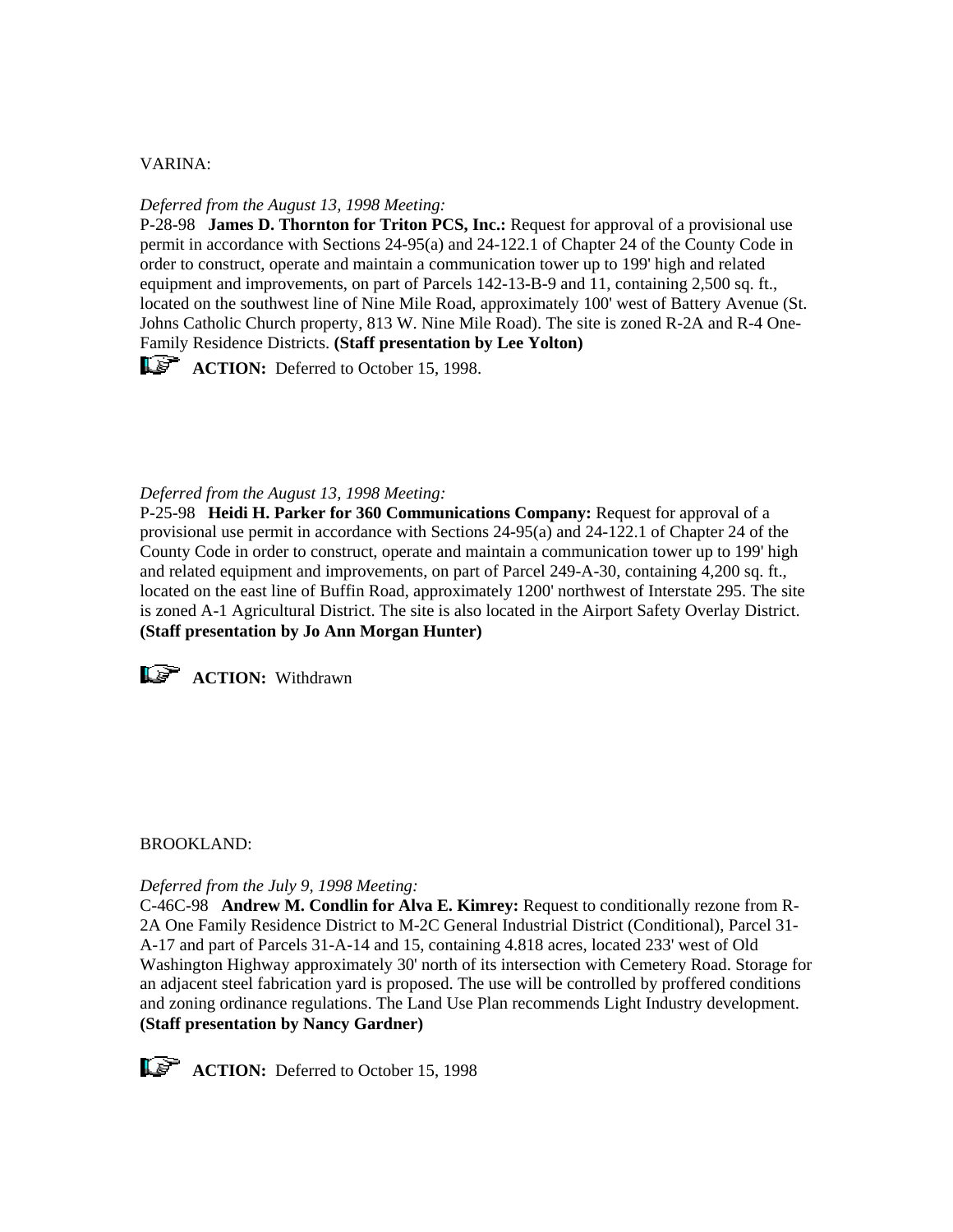# *Deferred from the August 13, 1998 Meeting:*

C-51C-98 **Strange-Bosten & Associates for Woodmen, LC:** Request to conditionally rezone from R-3 One Family Residence District to R-6C General Residence District (Conditional), Parcels 51-A-98 and 99, containing 3.919 acres, located on the southwest line of Woodman Road approximately 340' northwest of its intersection with Parham Road. An assisted living facility is proposed. The Land Use Plan recommends Office development. **(Staff presentation by Mark Bittner)**



**P-35-98** James Thornton for Triton PCS, Inc.: Request for approval of a provisional use permit in accordance with Sections 24-95(a) and 24-122.1 of Chapter 24 of the County Code in order to construct, operate and maintain a communication tower up to 199' high and related equipment and improvements, on part of Parcel 22-A-11B, located in RF&P Park on the south side of Interstate 295. The leased area is about 5,000 square feet, located approximately 100' east of the existing communication tower (or as more particularly described on a plat kept on file in the Henrico Planning Office). The site is zoned M-2 General Industrial District. **(Staff presentation by Lee Yolton)**



**ACTION:** Approved

## FAIRFIELD:

*Deferred from the February 12, 1998 Meeting:*

C-34C-97 **J. Barry Lynn:** Request to conditionally rezone from B-1C Business District (Conditional) to B-3C Business District (Conditional), Parcel 96-A-3, containing 2.175 acres, located at the northwest corner of Azalea Avenue and Wilkinson Road. The Land Use Plan recommends this site for Commercial Concentration development. A self-service car wash is proposed. The use will be controlled by proffered conditions and zoning ordinance regulations. **(Staff presentation by Mark Bittner)**

 $\widehat{\mathbb{Q}}^{\mathbb{Z}}$  **ACTION:** Denied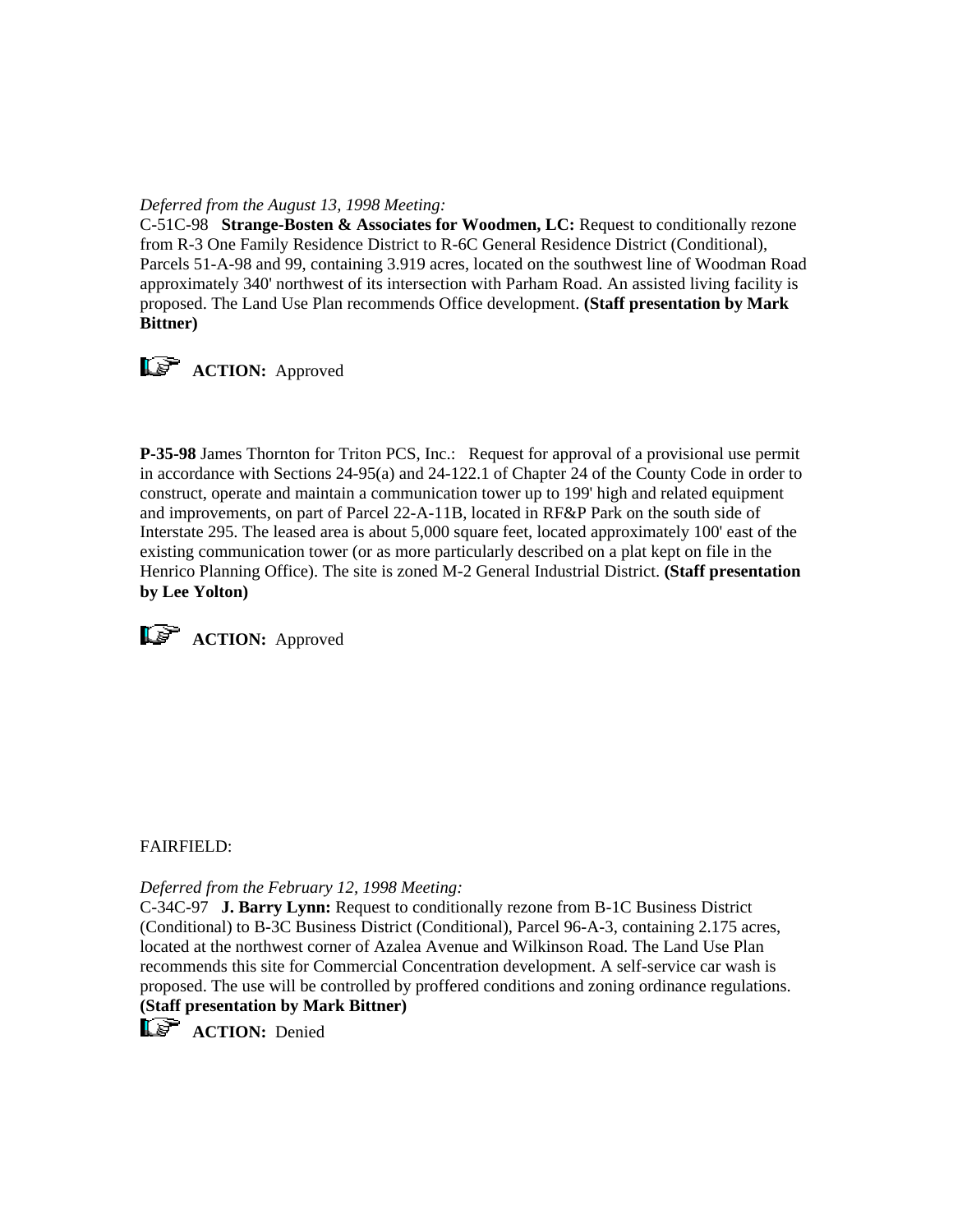## *Deferred from the August 13, 1998 Meeting:*

C-14C-98 **James Thornton for Virginia Center, Inc.:** Request to conditionally rezone from O-3C Office District (Conditional) to M-1C Light Industrial District (Conditional), part of Parcel 24-A-8D, containing approximately 61.74 acres, located on the east line of I-95 approximately 1,620' north of Virginia Center Parkway within the Virginia Center development. Light Industrial uses are proposed. The uses will be controlled by proffered conditions and zoning ordinance regulations. The Land Use Plan recommends Office development. **(Staff presentation by John Merrithew)**

**ACTION:** Deferred to October 15, 1998

## *Deferred from the August 13, 1998 Meeting:*

C-40C-98 **Robert M. Atack for Atack Properties, Inc.:** Request to conditionally rezone from R-3AC and R-2AC One Family Residence Districts (Conditional) to RTH Residential Townhouse District (Conditional), part of Parcels 23-A-72A and 32-A-94, containing 18.08 acres, located adjacent to the western terminus of proposed J.E.B. Stuart Parkway and north of the terminus of Proposed Magnolia Ridge Drive. Townhomes or condominiums for sale are proposed. The RTH District permits densities up to 9.0 units gross density per acre. The Land Use Plan recommends Suburban Residential 1 development, 1.0 to 2.4 units net density per acre and Suburban Residential 2, 2.4 to 3.4 units net density per acre. **(Staff presentation by Lee Yolton)**

**ACTION:** Deferred to October 15, 1998

## *Deferred from the August 13, 1998 Meeting:*

C-52C-98 **A. G. Bertozzi for Addon Associates, LLC:** Request to conditionally rezone from A-1 Agricultural District to R-3AC One Family Residence District, on Parcel 43-A-43, containing 3.97 acres, located at the east line of Telegraph Road, approximately 200' north of Pennsylvania Avenue. A residential subdivision is proposed. The R-3A District permits densities up to 4.59 units gross density per acre. The Land Use Plan recommends Suburban Residential 2, 2.4 to 3.4 units net density per acre. **(Staff presentation by Mark Bittner)**

**ACTION:** Approved

C-57C-98 **Joe Parker for Agnes S. Moss:** Request to conditionally rezone from A-1 Agricultural District to R-3AC One Family Residence District (Conditional), Parcel 147-A-77, containing 1.0 acre, located at the southeast corner of the intersection of Oakleys Lane and Yates Lane. A residential subdivision is proposed. The R-3A District permits densities up to 4.59 units gross density per acre. The Land Use Plan recommends Suburban Residential 2, 2.4 to 3.4 units net density per acre. **(Staff presentation by Jo Ann Morgan Hunter)**

**ACTION:** Deferred to October 15, 1998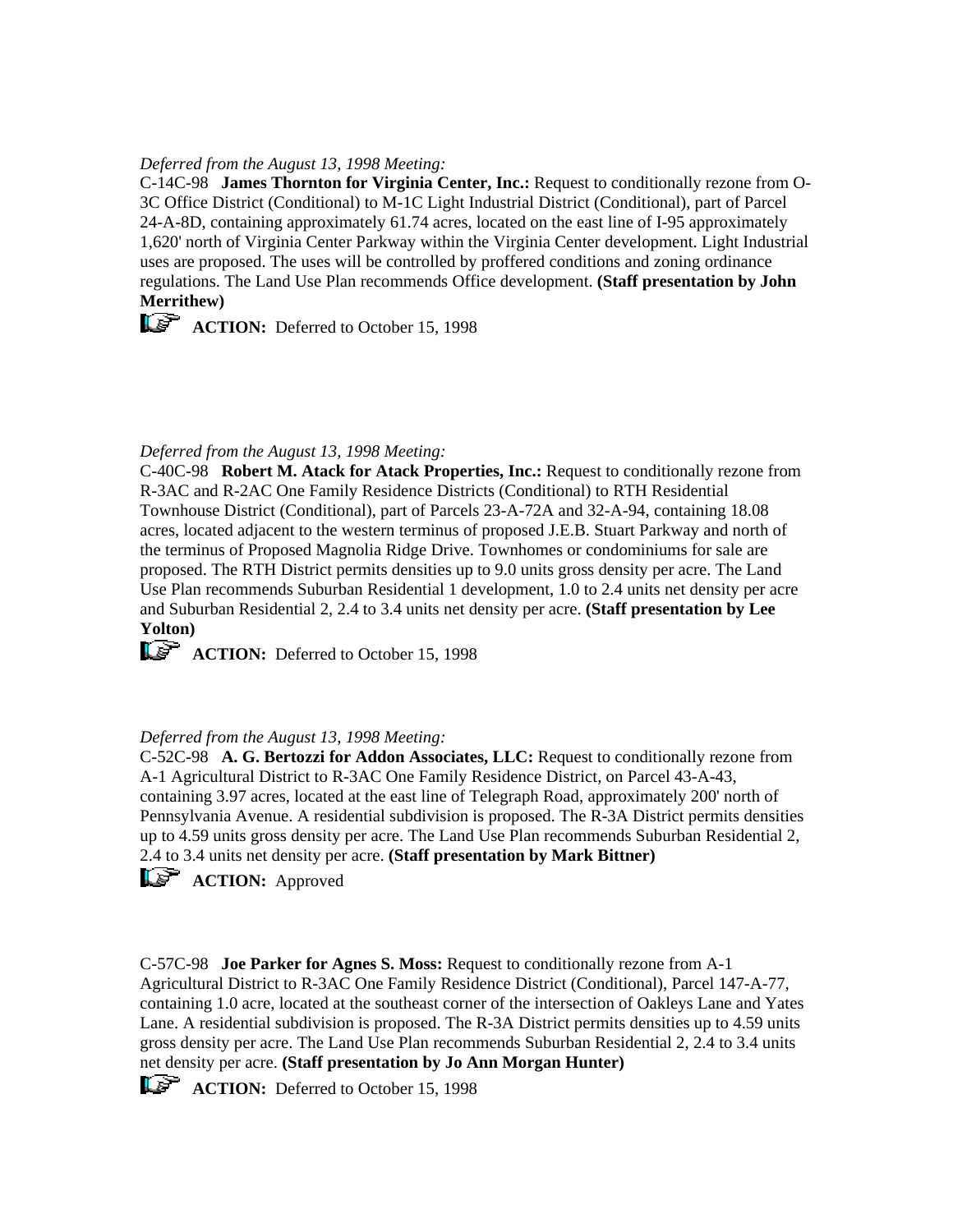C-58C-98 **James W. Theobald for Archstone Communities Trust:** Request to amend proffered conditions accepted with rezoning case C-115C-88 on part of Parcels 33-A-8 and 9, containing approximately 6.3 acres, located at the northwest corner of Brook Road (U.S. Route 1) and Virginia Center Parkway. The proposed amendment relates to the freestanding sign on the property that identifies the project. The current zoning is R-6C, General Residence District (Conditional). The Land Use Plan recommends Commercial Concentration and Multi-Family, 6.8 to 19.8 units per acre. **(Staff presentation by Jo Ann Morgan Hunter)**

**ACTION:** Deferred to September 22, 1998

**BEGINNING AT 8:00 P.M.:**

# THREE CHOPT:

## *Deferred from the July 9, 1998 Meeting:*

P-8-97 **J. Thomas O'Brien, Jr. for Short Pump Investors, L.P.:** Request for approval of a provisional use permit in accordance with Sections 24-58.2(a)(d) and 24-122.1 of Chapter 24 of the County Code to permit outside dining and extended hours of operation to 2:00 a.m. for proposed restaurants, on Parcels 36-A-19D (pt.), 21, 22, 23, and 24 located on the north line of W. Broad Street, 450' west of its intersection with Pouncey Tract Road. The site is zoned B-2C Business District (Conditional) and M-1 Light Industrial District. The site is also within the West Broad Street Overlay District. **(Staff presentation by John Merrithew)**

**LE** ACTION: Withdrawn

## *Deferred from the August 13, 1998 Meeting:*

C-48C-98 **James W. Theobald for The Snyder-Hunt Corp.:** Request to conditionally rezone from A-1 Agricultural District to R-2C, R-3C and R-4C One Family Residence Districts (Conditional), RTHC Residential Townhouse District (Conditional), R-5C, R-5AC and R-6C General Residence Districts (Conditional), O-2C Office District (Conditional), B-2C and B-3C Business Districts (Conditional) and M-1C Light Industrial District (Conditional), Parcels 18-A-11, 26-A-27A (pt), 30-32, 73, 27 (pt), 27-A-3A, 5A, 6, 7, 8, 9A, 11 and 10 (pt.), and 37-A-1,10,12 (pt.),13 (pt.), containing 425.92 acres located at the southeast corner of the intersection of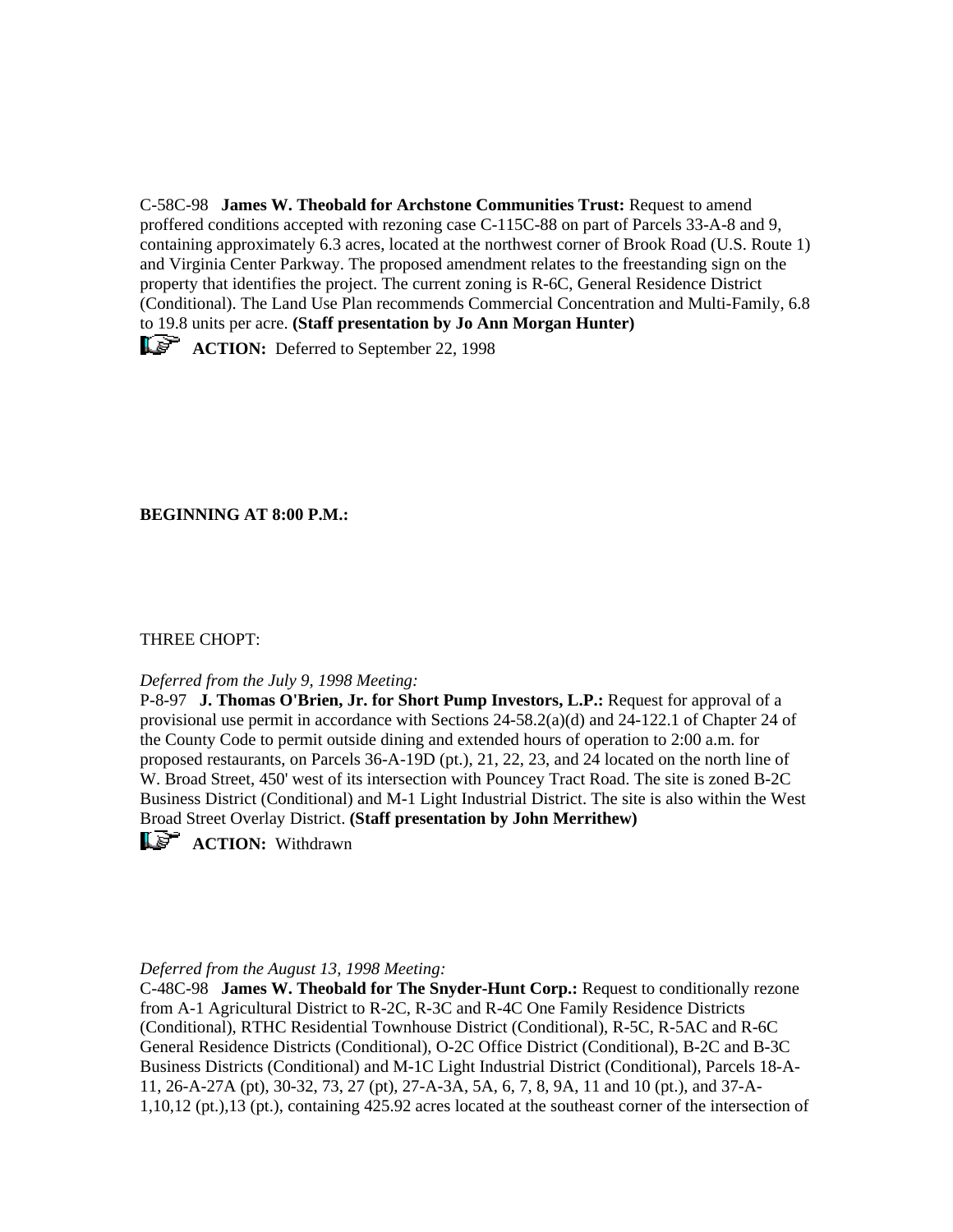Shady Grove Road and Nuckols Road. A mixed use planned community is proposed. The R-2 District permits densities up to 2.42 units gross density per acre. The R-3 District permits densities up to 3.96 units gross density per acre. The R-4 District permits densities up to 5.45 units gross density per acre. The RTH District permits densities up to 9.0 units gross density per acre. The R-5 District permits densities up 14.52 units gross density per acre. The R-5A District permits densities up to 6.0 units gross density per acre. The R-6 District permits densities up to 19.8 units gross density per acre. The office, business and industrial uses will be controlled by proffered conditions and zoning ordinance regulations. The Land Use Plan recommends Government, Environmental Protection Area, Light Industry, Urban Residential 3.4 to 6.8 units net density per acre, Suburban Residential 2, 2.4 to 3.4 units net density per acre, and Rural Residential, not exceeding 1.0 unit net density per acre. **(Staff presentation by John Merrithew)** 

**ACTION:** Deferred to October 15, 1998

## *Deferred from the August 13, 1998 Meeting:*

C-54C-98 **Glenn R. Moore for ESA Management, Inc.:** Request to amend proffered conditions accepted with rezoning case C-12C-88 on Parcel 47-A-11A, containing 4.67 acres, located at the southwest corner of Dominion Boulevard and Sadler Road. The current zoning is B-3C, Business District (Conditional). The amendment would delete or revise proffers regarding numerous issues including site plan, elevations, building materials, uses, and access. The Land Use Plan recommends Commercial Concentration development. **(Staff presentation by Jo Ann Morgan Hunter)**

**ACTION:** Deferred to October 15, 1998

C-59C-98 **E. Delmonte Lewis for Greensprings, Inc.:** Request to conditionally rezone from A-1 Agricultural District and R-3AC One Family Residence District (Conditional) to R-3AC One Family Residence District (Conditional) and C-1 Conservation District, part of Parcels 38-A-30D and 30E, containing 30.78 acres, located at the eastern terminus of Toston Lane (Lexington Subdivision) and southern terminus of Anna Marie Drive (Greensprings Subdivision) or as more particularly described in the files kept in the Henrico Planning Office. A residential subdivision is proposed. The R-3A District permits densities up to 4.59 units gross density per acre. The Land Use Plan recommends Suburban Residential 2, 2.4 to 3.4 units net density per acre, and Environmental Protection Area. **(Staff presentation by Lee Yolton)**

**ACTION:** Deferred to October 15, 1998